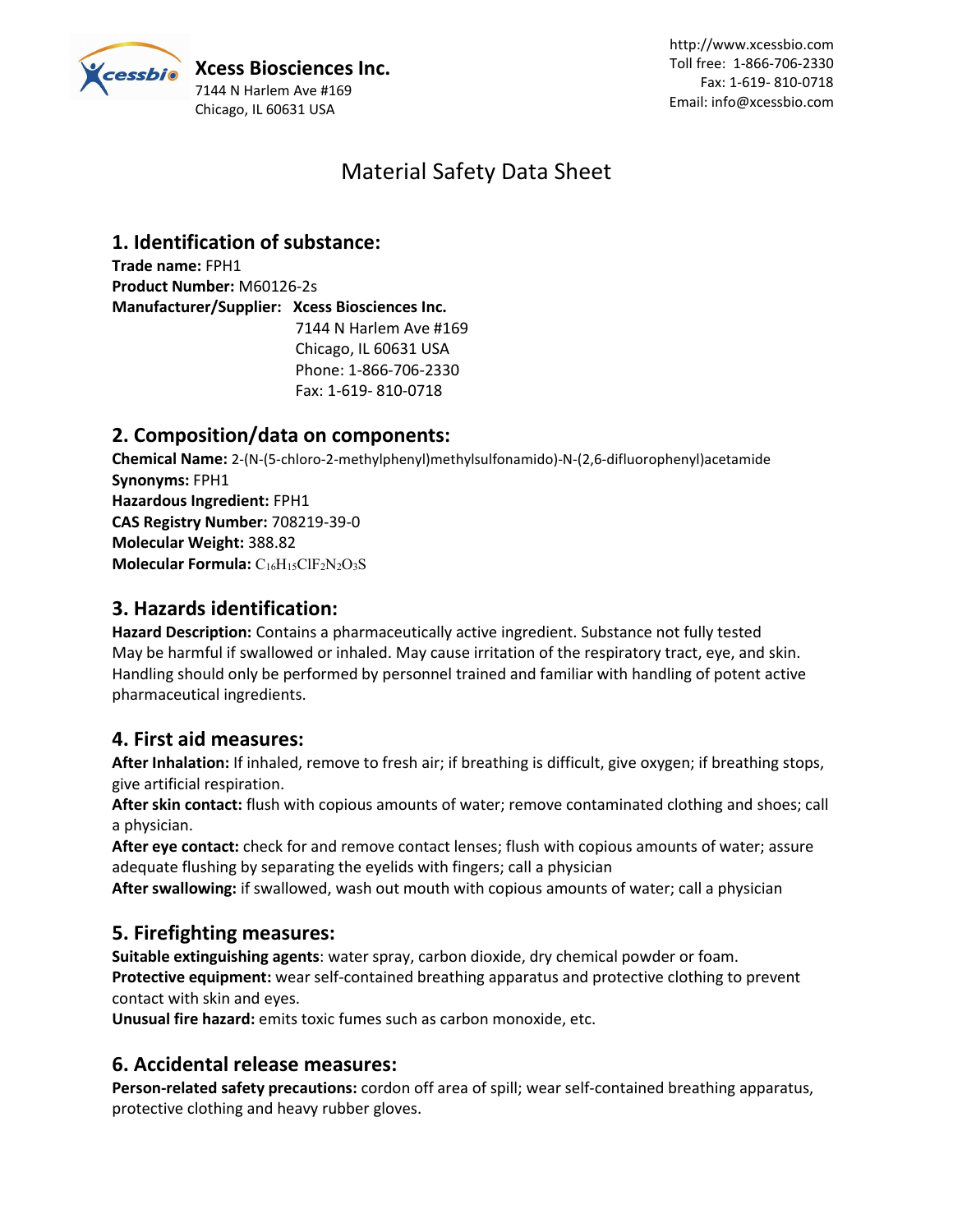

*<u>Cessbio*</u> Xcess Biosciences Inc. 7144 N Harlem Ave #169 Chicago, IL 60631 USA

http://www.xcessbio.com Toll free: 1-866-706-2330 Fax: 1-619- 810-0718 Email: info@xcessbio.com

**Measures for cleaning/collecting:** absorb solutions with finely- powdered liquid-binding material (diatomite, universal binders); decontaminate surfaces and equipment by scrubbing with alcohol; dispose of contaminated material according to Section 13.

## **7. Handling and storage:**

**Information for safe handling:** Handle with care and avoid unnecessary exposure. Avoid inhalation. Avoid contact with eyes, skin, and clothing. Use protective equipment to minimize exposure. Avoid prolonged or repeated exposure. Handle compound in a laboratory fume hood. **Storage:** store solid and solutions at 4°C or -20°C for longer time storage.

## **8. Exposure controls and personal protection:**

**Engineering controls:** safety shower and eye bath; mechanical exhaust required. **Personal protective equipment as follows: Breathing equipment:** NIOSH/MSHA-approved respirator. **Protection of hands:** chemical-resistant rubber gloves. **Eye protection:** chemical safety goggles.

## **9. Physical and chemical properties:**

**Form:** Crystalline solid; granular or powder **Danger of explosion:** none **Solvent content:** none **Solubility:** DMSO

## **10. Stability and reactivity:**

**Stability:** stable if stored as directed; avoid strong oxidizing agents **Conditions to avoid:** protect from light and heat **Material to avoid:** acids and bases **Dangerous products of decomposition:** thermal decomposition may produce toxic gases such as carbon monoxide, carbon dioxide, and nitrogen oxides

## **11. Toxicological information:**

**RTECS No:** not available **Acute toxicity:** not known **Primary irritant effect:** not known **On the skin:** not known; may be an irritant **On the eye:** not known; may be an irritant **Effects of Short-Term Exposure:** not available **Effects of Long-Term Exposure:** not available **Sensitization to Product:** not available **Carcinogenicity:** not available **Reproductive Toxicity:** not available **Teratogenicity and Embryotoxicity:** not available **Mutagenicity:** not available